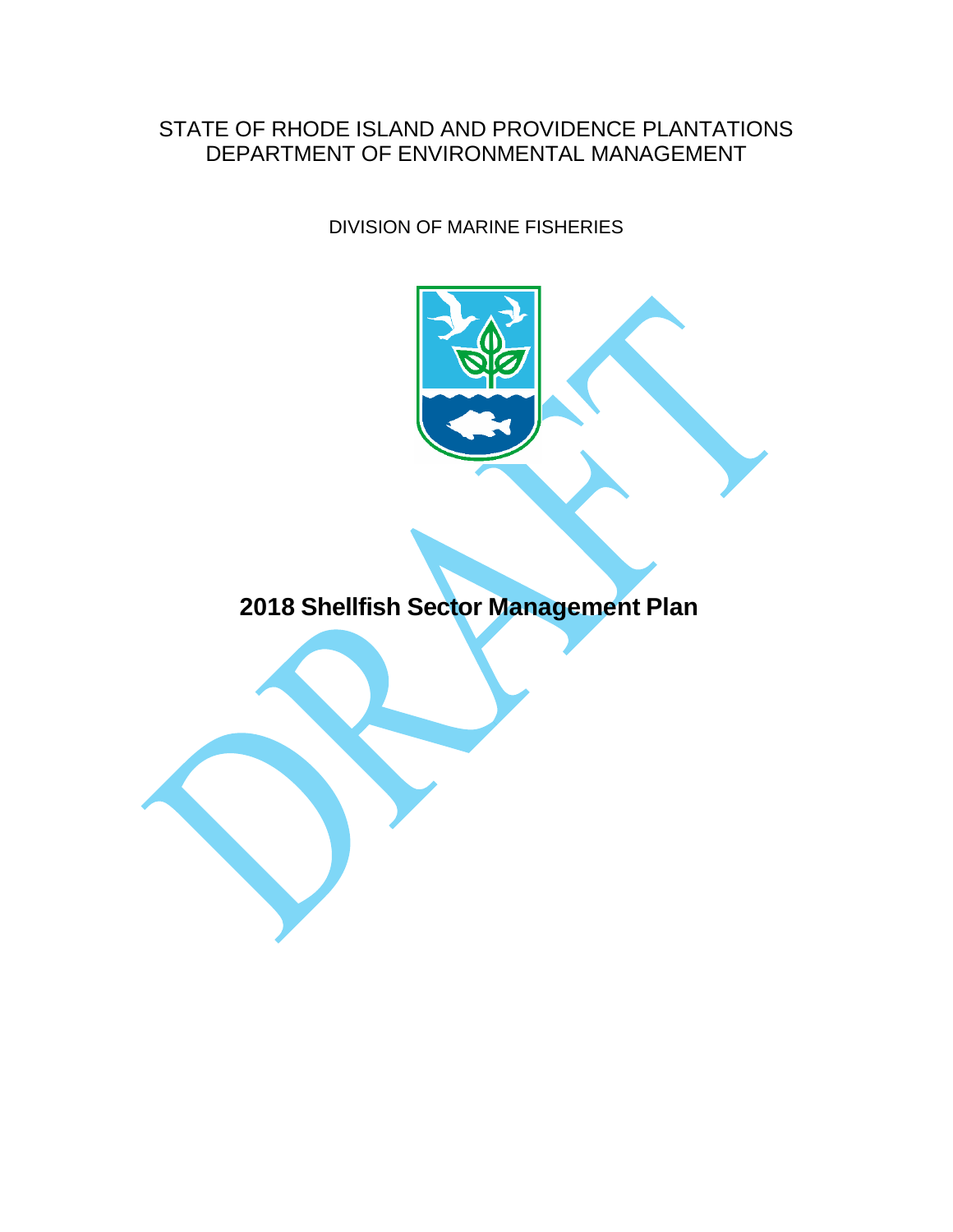# TABLE OF CONTENTS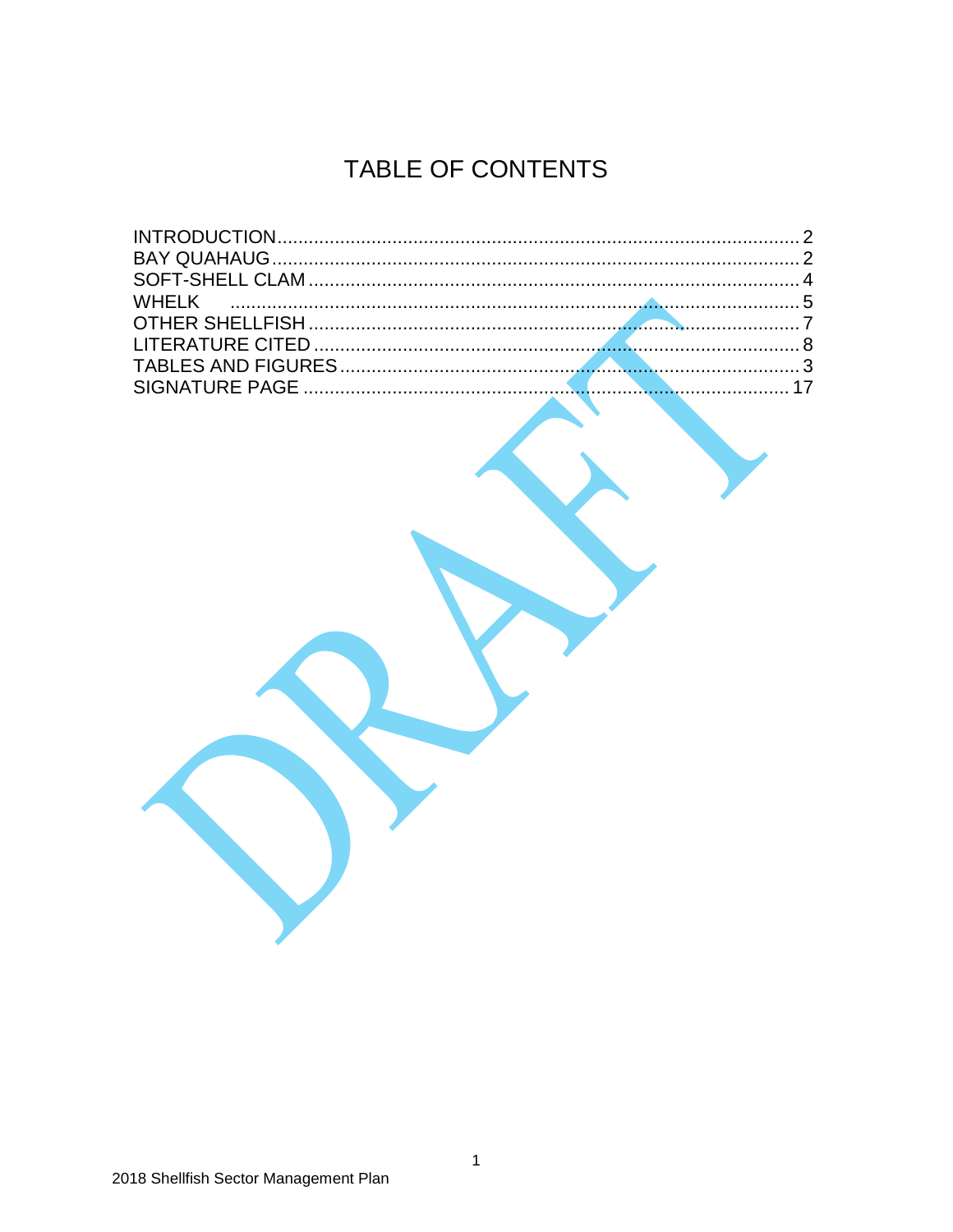#### **INTRODUCTION**

This plan is developed pursuant to RI Gen. Law 20-2.1-9(5), which states that the Director of the Department of Environmental Management (DEM) develop conservation and management plans in support of regulations that may restrict the issuance of commercial fishing licenses. Such restrictions were clearly contemplated by the Rhode Island General Assembly as a means to limit fishing effort and to rebuild depleted fishery resources. As articulated in statute, these plans shall focus on fishery resources with the greatest value to the state.

To meet the purposes of the act, the commercial licensing program created four endorsement categories for the commercial shellfish fishery: *Bay quahaug*, *Soft-shell clam*, *Whelk*, and *Shellfish Other*.

Within each endorsement category is an *exit/entry ratio*, or the number of new individual license opportunities provided for each license not renewed. Exit/entry ratios are reviewed annually by the Industry Advisory Committee (IAC) and Rhode Island Marine Fisheries Council, and presented for public comment at a public hearing in accordance with the requirements of the Administrative Procedures Act (RIGL Chapter 42-35) prior to finalization. Sector Management Plans are designed specifically to provide needed resource information to discuss effort control measures such as exit/entry ratios.

In addition to the licensing program, management of shellfish in state waters is accomplished using various measures including gear and harvest restrictions, minimum sizes, seasons, possession limits, and tagging areas. Establishment of Shellfish Management Areas (SMA) provide for additional management measures, including more restrictive possession limits and areas closed to harvest to protect spawning stock. The following SMAs are currently in place: Conimicut Point, Potowomut, High Banks, Bissel Cove/Fox Island, Mill Gut, Bristol Harbor, Kickemuit River, Jenny's Creek, Sakonnet River, Pt. Judith Pond, Potter Pond, Ninigret (Charlestown) Pond, Quonochontaug Pond, Winnapaug Pond, Green Hill Pond, Narrow River, Little Narragansett Bay/Pawcatuck River, Providence/Seekonk Rivers, Warren River, and Town Pond.

This management plan is updated annually in support of the commercial licensing program in accordance with RIGL 20-2.1-9(5).

## **BAY QUAHAUG**

**Resource Assessment:** Since 1993 DEM has conducted bay quahaug surveys in Narragansett Bay on an annual basis (Ganz et al. 1999) in both fished and unfished (i.e., closed) areas (Figure 1). The sampling consists of towing a small hydraulic dredge (0.36 meter sweep) for a target distance of 30.5 meters (100 ft) at each station. Pressurized water is delivered to the dredge manifold which dislodges shellfish from the substrate. The dredge is designed to retain legalsized quahaugs (> 25.4mm hinge width). All species retained in the dredge when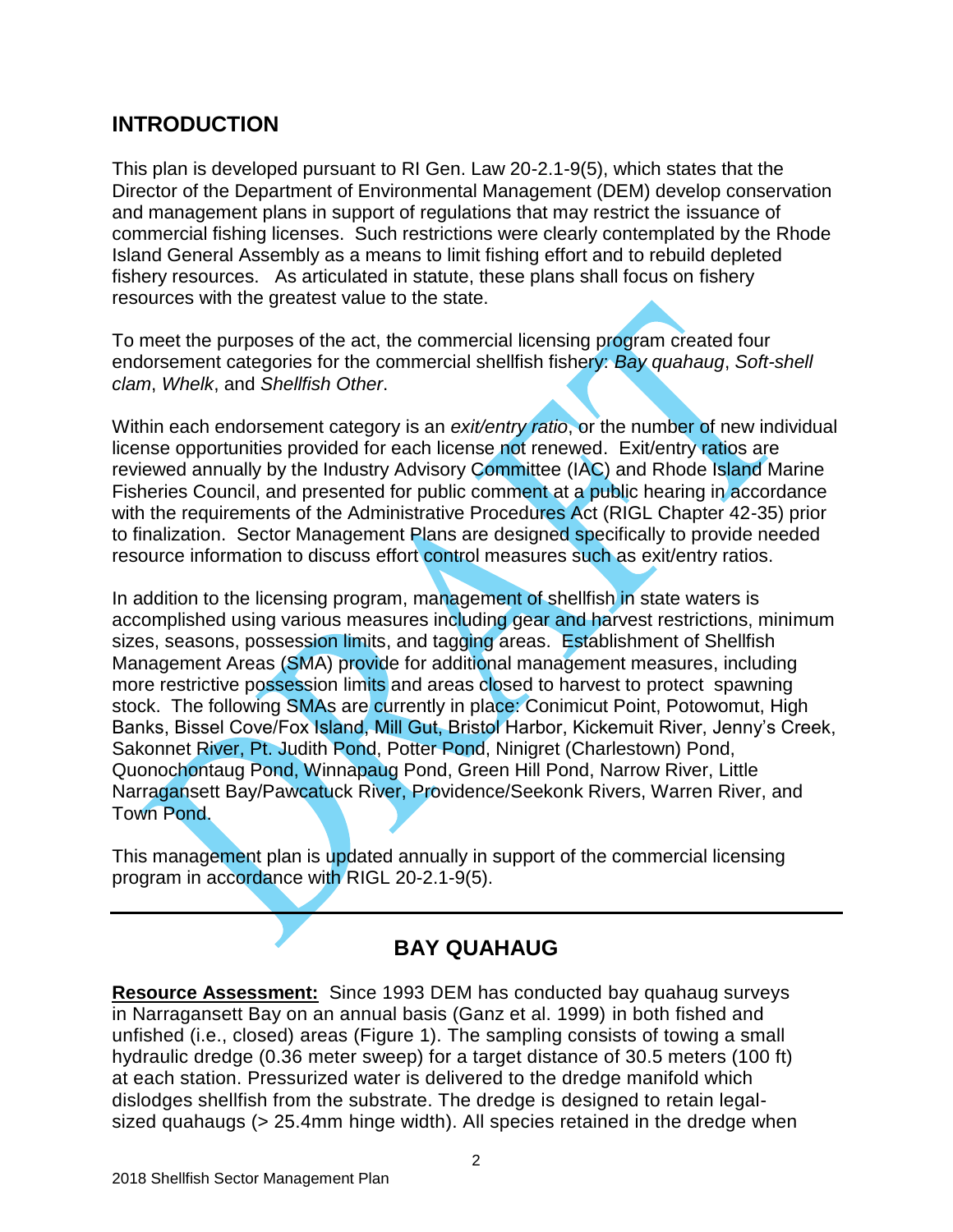hauled are identified and all shellfish are counted and measured. In 2006, the Division evaluated the quahog dredge survey design and suggested a change from randomly sampling 20% of the entire bay in a year to a rotational design that would accommodate additional sampling in each strata. In 2008, the Division started to implement these revisions. In 2012, the annual survey employed a fully reconfigured design to increase sampling in specific strata in a given year, ultimately allowing all strata to be sampled over several years rather than in a single year as previously conducted. In general, the reconfiguration is designed to increase sampling intensity so that the number of samples per strata is sufficient to produce improved estimates of biomass by size class. Based on this survey, stratified mean density of quahaugs in Narragansett Bay has been fairly constant through the duration of the survey, typically around 2-3 quahogs per square meter. In the 2015-2016 sampling seasons, mean abundances were greatest in the Conditional Areas and West Passage (Table 1). Dredge efficiency by sediment type will be evaluated in 2017 through a collaboration with academia and industry, where side-by-side tows using the dredge, bullrakes, and quadrat sampling on SCUBA will be performed. These results will be used to inform the Division on where the dredge is and isn't fishing effectively as well as provide appropriate calibrations for abundance data.

**Performance of Fishery:** There are two very distinct peaks in commercial landings of bay quahaugs in Rhode Island since 1946, the first occurred in 1955 followed by a rapid decline until 1974 and then a second peak in 1985 (Figure 2). Landings and catch per unit effort (CPUE) in 2016 decreased compared to 2015 (Figure 3). In 2016, landings were primarily harvested from Conditional Areas A, followed by Conditional B and the East Passage of Narragansett Bay, and consist of littlenecks (70.5%), topnecks (21.4%), chowders (5.5%) and cherrystones (2.6%) (Table 1).

**Licensing Activity and Landings:** In 2015, the exit/entry ratio for the *Bay quahaug* endorsement was changed from 2:1 to 1:1, believing that the number of active fishermen and corresponding effort is more an industry-based economic issue than a resource management or availability issue. As such, the Division believes that the number of people participating in the fishery is becoming less relevant from a resource management perspective. Improvements in landings data and reporting compliance, continued resource surveys, refinements to tagging areas and management area harvest schedules will all contribute to improved management.

In 2017 1,735 licenses were issued with the ability to harvest Quahaugs in state waters (Table 2). Between 2016 and 2017, 31 restricted Quahaug licenses were not renewed (12 Multipurpose, 9 Principal Effort Licenses, 10 Commercial Fishing Licenses). Under the current exit/entry ratio regulations (1:1) 33 CFL Quahaug endorsements would be issued for 2018.

**Division Recommendation for the Bay Quahaug Endorsement:** There are no major changes in Quahaug management anticipated in 2018. DFW recommends maintaining effort at current levels by maintaining the 1:1 exit/entry ratio for the Commercial Fishing License (CFL) Quahaug endorsement.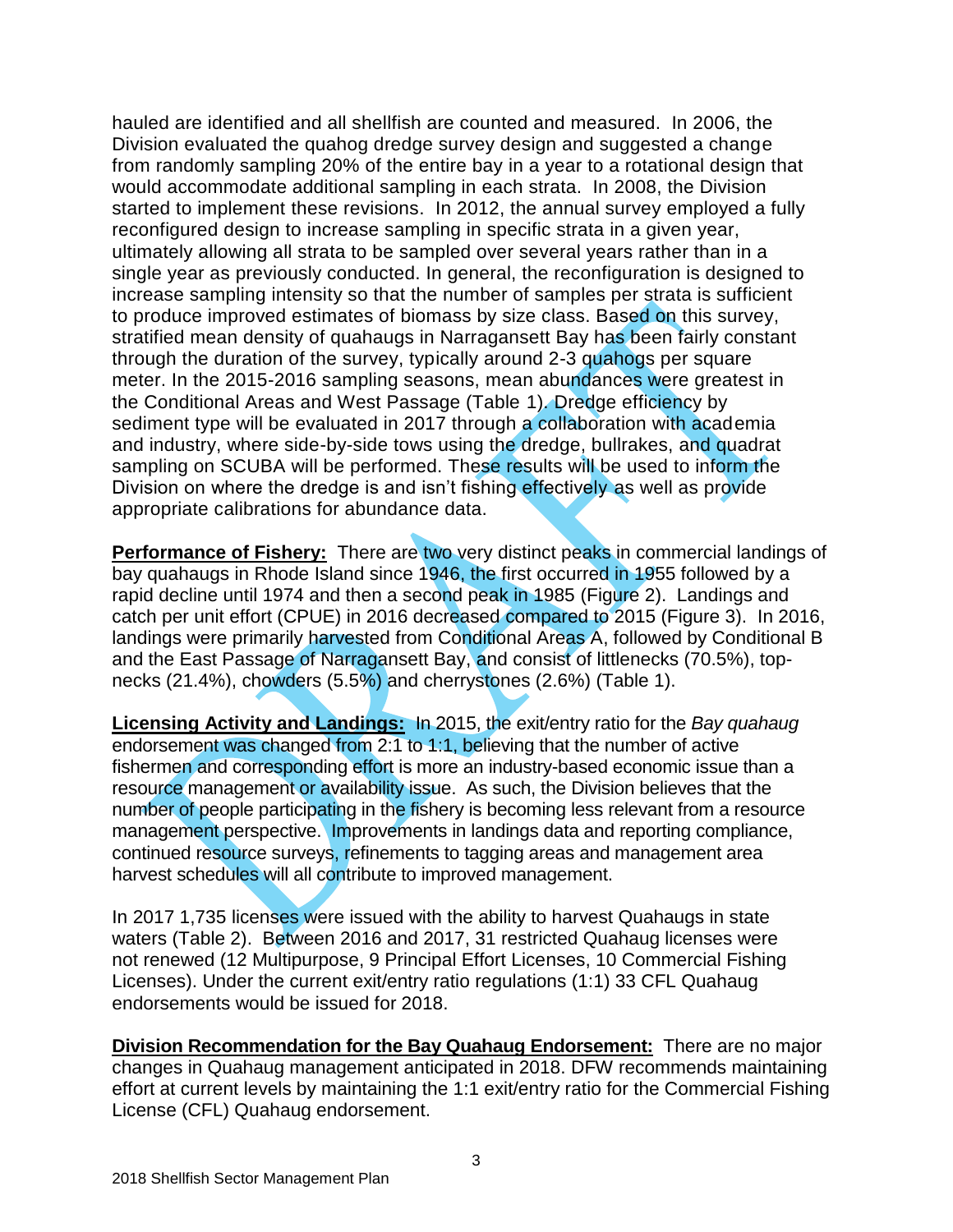**RI Marine Fisheries Council:** (This section to be completed and plan finalized upon inclusion of IAC/Council recommendations: IAC meeting tentative date August 10; Hearing tentative date Sept 18-19; Council meeting date Oct. 2).

**Future Management Considerations:** DEM needs to continue to work with industry to ensure a healthy and sustainable quahaug fishery and a licensing system that will maintain the viability of the commercial fishing industry. Improvements in landings data and reporting compliance, continued resource surveys to provide for accurate evaluation of standing stock, refinements to tagging areas and management area harvest schedules will all contribute to improved management.

Of particular interest are improvements in water quality in the upper Narragansett Bay and Providence River as a result of the Narragansett Bay Commission's combined sewer overflow project. Conditional Areas A, B, and the Conimicut Triangle are all experiencing a decreased frequency and duration of rainfall-induced closures, which has recently led to changes in rainfall-closure criteria in Conditional Areas A and B. Due to the high densities of quahaug broodstock in the Providence River and the potential for this area being opened to harvest in the future, area-specific assessment and management plans need be developed and implemented.

To assess how increased and/or future opening of the Providence River and Conditional Areas will influence the quahog population, several pieces of information with be evaluated. Of particular interest, the Division plans to update the quahog stock assessment model in early 2018. The Division will migrate it's previous sizestructured approach (Gibson 2010) into a more sophisticated modeling framework known as Stock Synthesis (Methot and Wetzel, 2013) in hope of deriving more accurate and informed biological reference points.

### **SOFT-SHELL CLAMS**

**Resource Assessment:** A dynamic depletion model for open populations based on the work of Restrepo (2001) and Sosa-Cordero (2003) was developed and applied to monthly catch and effort data for the period 2006 to 2011 (Gibson 2012). The preliminary depletion model results suggested that the population declined from 2006 to 2011 with recruitment failing to replace fishery removals (Gibson 2012). Since 2012 the model has not been able to be updated due to a collapse in the fishery and lack of a depletion response (i.e., landings were so low that the model assumed there was no stock remaining to deplete). During the peak of the fishery in 2010 (Table 3) an increase in minimum size, by itself, did not stop overfishing and catch limits needed to be reduced to less than three bushels per day to bring fishing mortality rates into balance with resource productivity (Gibson 2012).

Prior to 2012, surveys and landings revealed that the bulk of the soft-shell clam biomass was located in upper Narragansett Bay, particularly in the Conimicut Point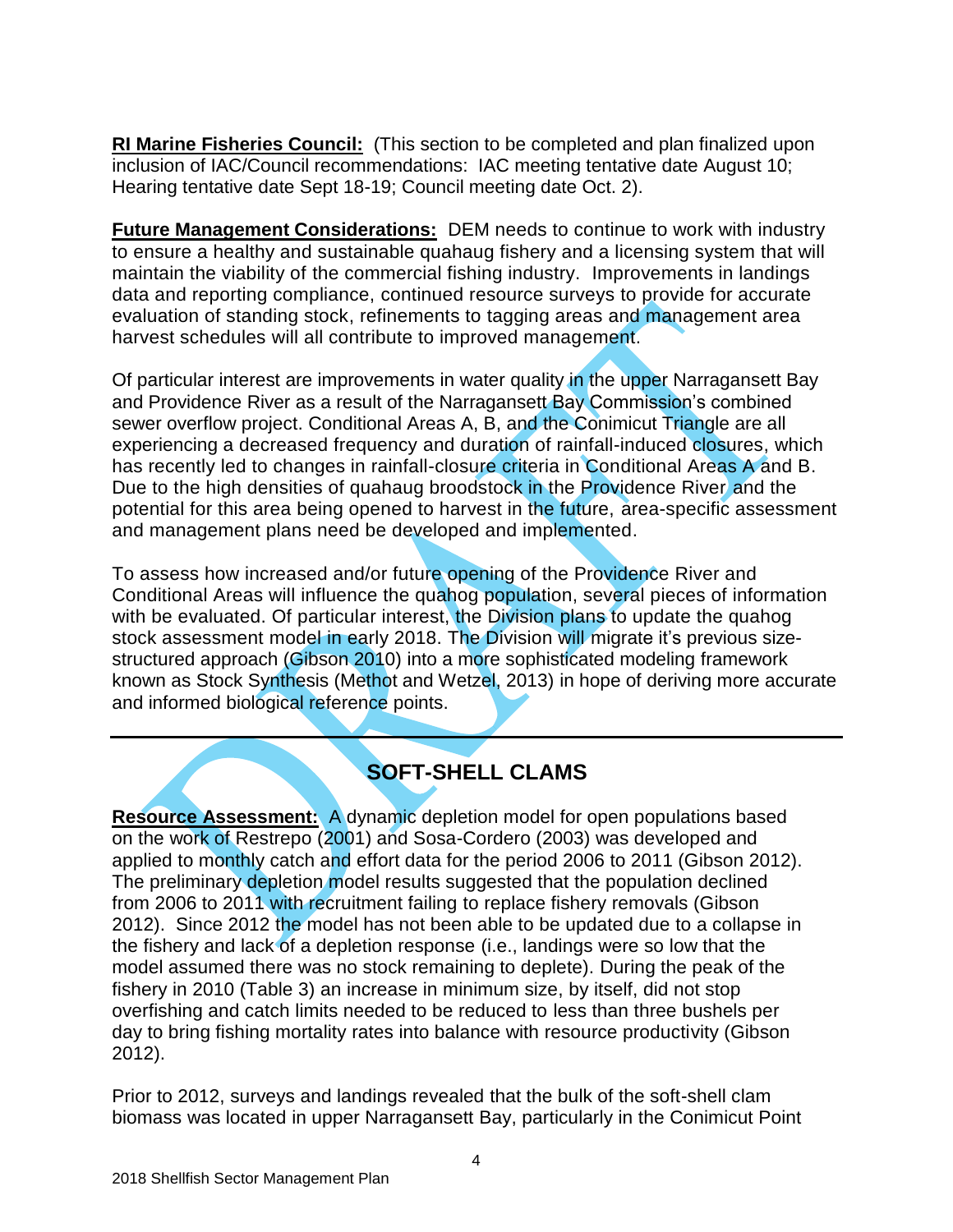area. Due to water quality improvements from the Narragansett Bay Commission's combined sewer overflow project, the Conimicut Triangle Conditional Area opened on June 13th, 2010. However, lacking management area status, the twelve bushel daily possession limit and 1½" minimum size resulted in the biomass being depleted to less than 10% of its former abundance (Gibson 2012). As a result, in April of 2011, the Conimicut Point SMA was established with a possession limit of three bushels per day, as well as an increase in minimum size to two inches state-wide.

**Performance of Fishery:** Commercial landings of soft-shell clams in Rhode Island have fluctuate greatly since the mid 1990's (Figure 4); however, recent years appear to show historically low landings (Figure 5). Landings in 2016 were down 57% from 2015 and represent the lowest levels in recent history (Table 3).

**Licensing Activity:** In 2017, 1,104 licenses were issued with the ability to harvest Soft Shell Clams in state waters (Table 2). Between 2016 and 2017, 26 Soft Shell Clam licenses were not renewed (12 Multipurpose, 4 Principal Effort Licenses, 10 Commercial Fishing Licenses). Under the current exit/entry ratio regulations (5:1) 6 CFL Soft Shell Clam endorsements would be issued for 2018. There are no major changes in Soft Shell Clam management anticipated in 2018.

**Division Recommendation for the Soft-shell Clam Endorsement:** DFW recommends maintaining effort at current levels by maintaining the 5:1 exit/entry ratio for the Commercial Fishing License (CFL) Soft Shell Clam endorsement.

**RI Marine Fisheries Council:** (This section to be completed and plan finalized upon inclusion of IAC/Council recommendations: IAC meeting tentative date August 10; Hearing tentative date Sept 18-19; Council meeting date Oct. 2).

**Future Management Considerations:** Landings of soft-shelled clams continues to decline (Table 3). Although the Division currently doesn't have a soft-shell clam survey, results from work in the coastal ponds combined with anecdotal observations and landings suggest that the stock is severally depleted. Research to better understand mortality sources, including presence or absence of neoplasia (i.e., leukemia-like cancer, see Metzger et al. 2015) could inform future management practices.

#### **WHELK**

**Resource Assessment:** In 2010, DEM conducted its first comprehensive analytical assessment on whelk resources in Rhode Island (Gibson 2010). This work constituted the first attempt to assess the stock status of the whelk fishery in Rhode Island waters. This initial stock assessment used a biomass dynamic model (BDM) and an overfishing reference point of Fmsy=0.33 was calculated. The BDM clearly showed that whelk abundance is strongly influenced by fishing mortality rate (F). High F rates above the Fmsy=0.33 level result in low biomass; high whelk abundance occurs when the F is less than Fmsy (Figure 6). Based on the available data at that time, it was concluded that Fmsy=0.33 was an appropriate overfishing reference point and a fishing mortality rate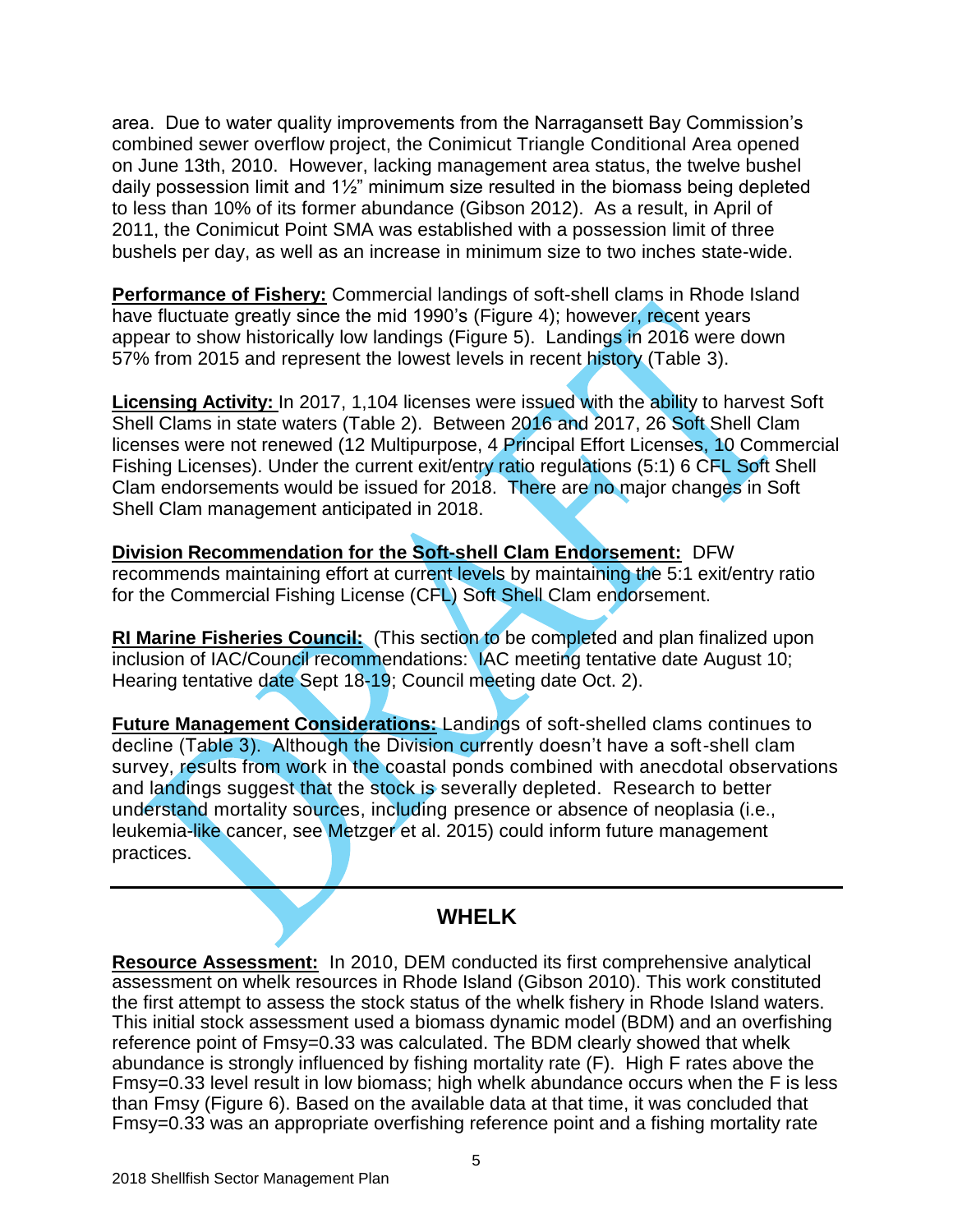target equal to 75% of Fmsy (F=0.25) would provide a buffer to the overfishing threshold. Based on this initial stock assessment, F rate was at or below this level, indicating that overfishing was not occurring. Also, biomass was estimated to be near the Bmsy reference level, so an overfished condition was not likely (Gibson 2010).

The whelk stock BDM assessment was updated to include data through 2016 and resulted in re-estimation of Fmsy=0.53. As in the previous stock assessment, fishing mortality rates above Fmsy result in low biomass; high whelk abundance occurs when the F is less than Fmsy. The updated target F rate is 0.39. F has risen since the original assessment and is now estimated to be at or above Fmsy (Figure 7), so overfishing is likely. Stock biomass is declining but remains above the threshold for overfished status. The fishery seems to have operated in a pulse fishing mode with periodic increases in abundance that attracted fishing effort (Gibson 2010). High fishing mortality rates ensued (1960's, 1980's), the stock declined, effort dissipated, and a biomass recovery followed. Also, in 2012, a comprehensive whelk fishery sampling program was conducted by DEM which may aid in future assessment of the resource.

**Performance of Fishery:** A commercial fishery for whelks has existed in Rhode Island for many years; however, until September 2009 it was not regulated or the subject of a stock assessment. There are two species commonly landed in RI, the channeled (*Busycotypus canaliculatus*) and knobbed (*Busycon carica*) whelk, with channeled whelk constituting 98% of reported landings. Since 2006, whelk landings by species have been monitored through the SAFIS reporting system, which captures landings from both state and federally permitted fishers. A sharp increase in whelk landings occurred from 2008 to 2009, and landings remained at peak levels through 2012. Since 2012, whelk landings have steadily decreased (Figure 8). Total landings of whelk (all species) in 2016 was 338,914 pounds (live weight), which was a 31% (493,166 live pounds) decrease compared to 2015. In 2016, the total value of the fishery was reported at \$909,068, which was a 29% decrease compared to 2015 (Figure 8). The average whelk landings per fisher show an overall decreasing trend from 2010 onward (30% decrease since 2010). Number of active whelk fishers have decreased annually since 2011 (45% decrease since 2011) (Figure 9). Ex-vessel value of whelks from 2006 to 2009 was steady at about \$1.04 per pound of live product. Price per pound of live product increased annually from 2010 to 2016, averaging \$2.15 for the timeframe and peaking at an average of \$2.68 in 2016 (SAFIS 2017). Effort during 2016 was reported at 2,629 fishing days by 137 individual fishers, a 9% and 15% decrease respectively, compared to 2015 (3,098 fishing days; 151 individual fishers).

**Licensing Activity:** In 2017, 908 licenses were issued with the ability to harvest whelk in state waters (Table 2). Between 2016 and 2017, there was a net loss of 4 whelk licenses (-12 Multipurpose, +10 Principal Effort Licenses, -2 Commercial Fishing Licenses). Whelk endorsements are not managed under an exit/entry ratio system. Only current license holders with Quahaug or Soft Shell Clam endorsements may acquire a whelk endorsement.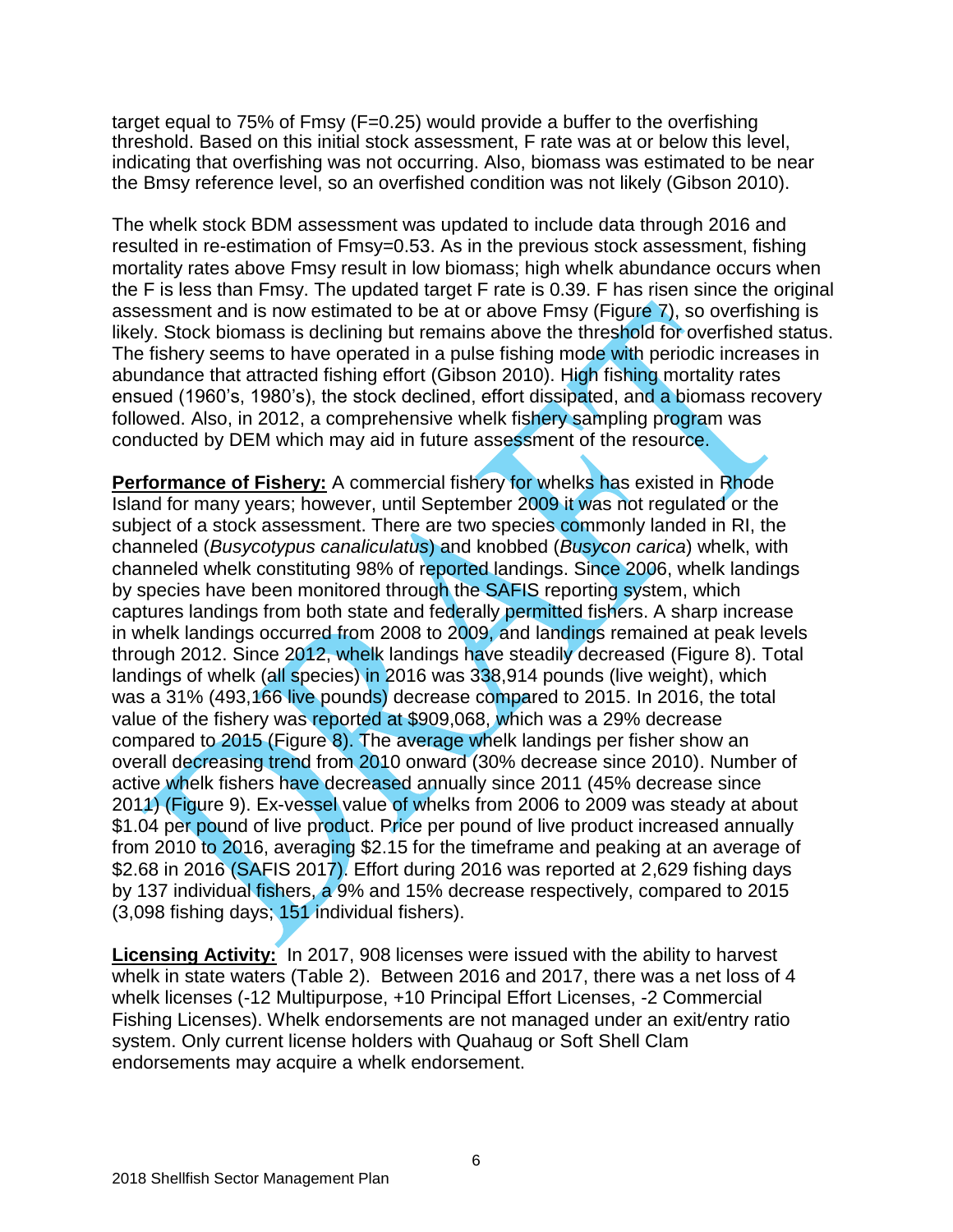**Division Recommendation:** DFW recommends maintaining effort at current levels by maintaining the current issuance restrictions on the Whelk endorsement.

**RI Marine Fisheries Council:** (This section to be completed and plan finalized upon inclusion of IAC/Council recommendations: IAC meeting tentative date August 10; Hearing tentative date Sept 18-19; Council meeting date Oct. 2).

**Future Management Considerations:** A minimum size limit may not be sufficient to prevent overfishing. To limit fishing mortality, output control management measures such as quotas, daily possession limits, closed seasons, and a minimum size based upon sexual maturity should be considered. To avoid opportunistic expansions in effort, consideration will need to be given to effort limitation via license/permitting or through output controls such as catch limits and quotas (Gibson 2010). The data analyses resulting from the 2012 sampling program should be considered for future whelk fishery management plan strategies.

# **SHELLFISH OTHER ENDORSEMENT**

**Resource Assessment:** The status of the RI oyster stock is currently unassessed, but is considered greatly depressed compared to historic levels. According to local researchers studying oyster populations within Narragansett Bay, the effects of disease, environmental conditions, poor sets of new recruits, and fishing pressure are all responsible for the sharp decline in abundance levels (Oviatt et al. 1998). It is a reasonable assumption that given such high rates of natural mortality, increased fishing pressure would only help facilitate local depletions of the resource. Recently dead oysters (open shells) are visual evidence of the effects of oyster disease. This occurs in both fished and unfished RI waters. Further investigation into the effects of fishing effort is warranted.

Other species of shellfish commercially harvested within Rhode Island waters include oysters, blue mussels, scallops and razor clams. These species are not routinely assessed by DEM, in large part because there is little data is available to conduct comprehensive analytical assessments; however, landings data and anecdotal evidence from the commercial fishing industry are useful pieces of information in identifying populations that warrant further research.

**Performance of the Fishery:** Commercial landings of wild oysters prior to 2011 were extremely low (estimated range: 671 to 36,242 wild oysters per year) and need further investigation to ensure accuracy. Since 2011 landings of wild oysters have ranged from 17,943 oysters in 2011 to a peak of 315,517 oysters in 2013. Landings have decreased since 2013, with 2016 landings totaling during 59,082 oysters. Landings for blue mussels, scallops, and razor clams in 2016 are either zero or can't be disclosed due to confidentially requirements.

**Licensing Activity:** In 2017 1,091 licenses were issued with the ability to harvest shellfish other than quahaug, softshell clam, and whelk in state waters (Table 2).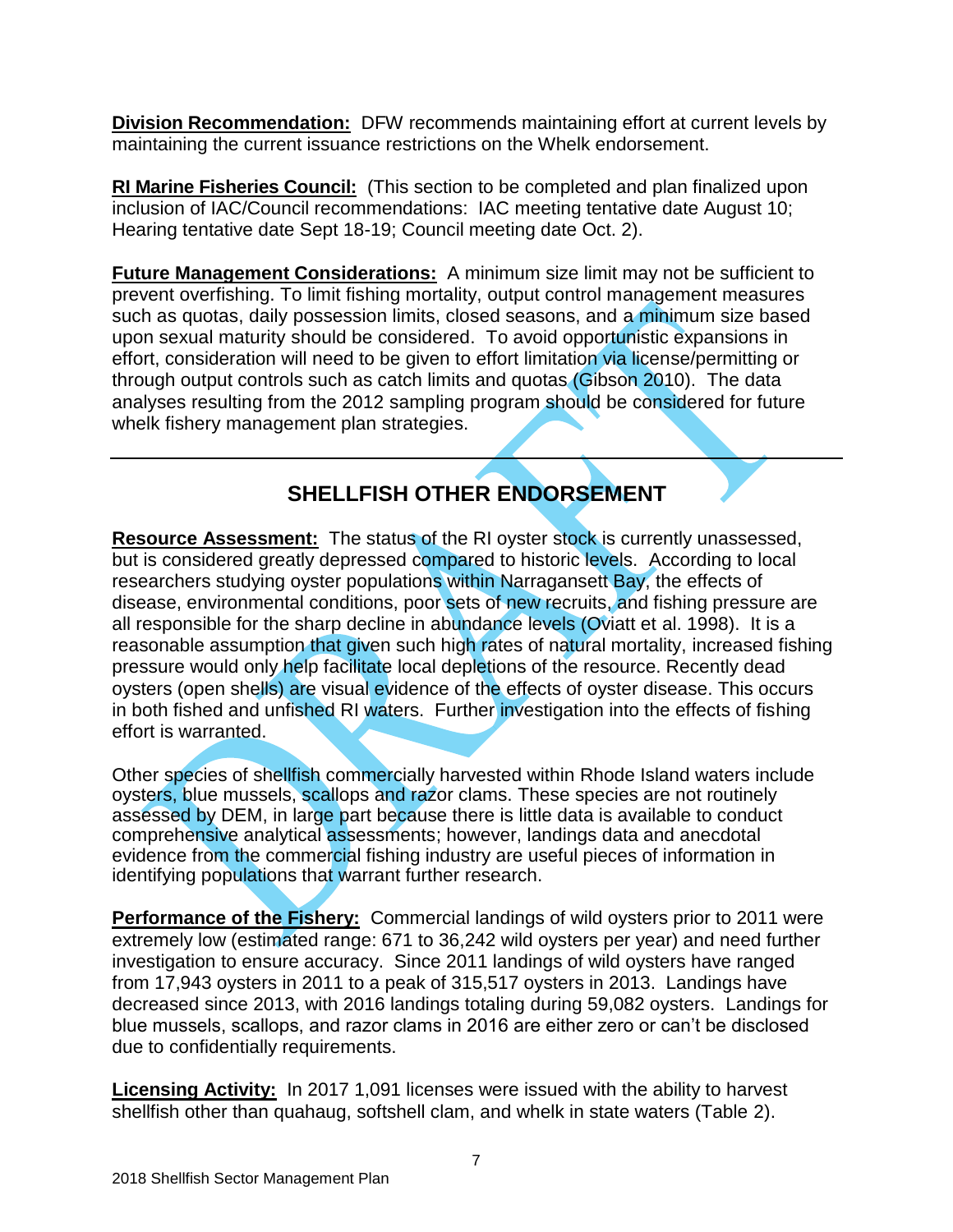Between 2016 and 2017, there was a net loss of 29 shellfish other licenses (-12 Multipurpose, -4 Principal Effort Licenses, -13 Commercial Fishing Licenses). Shellfish other endorsements are not managed under an exit/entry ratio system. This is an open license category available to the general public during the application period.

**Division Recommendation:** Maintain status quo.

**RI Marine Fisheries Council:** (This section to be completed and plan finalized upon inclusion of IAC/Council recommendations: IAC meeting tentative date August 10; Hearing tentative date Sept 18-19; Council meeting date Oct. 2).

**Future Management Considerations:** Several oyster restoration and enhancement projects are currently being conducting in RI waters, as well as research investigating factors influencing recruitment or lack thereof, on natural and restored reefs. Until levels of recruitment increase, the stock will likely remain a severally depleted. The Division should consider maintaining current and expanding future enhancement, monitoring, and research along with evaluating possession limits.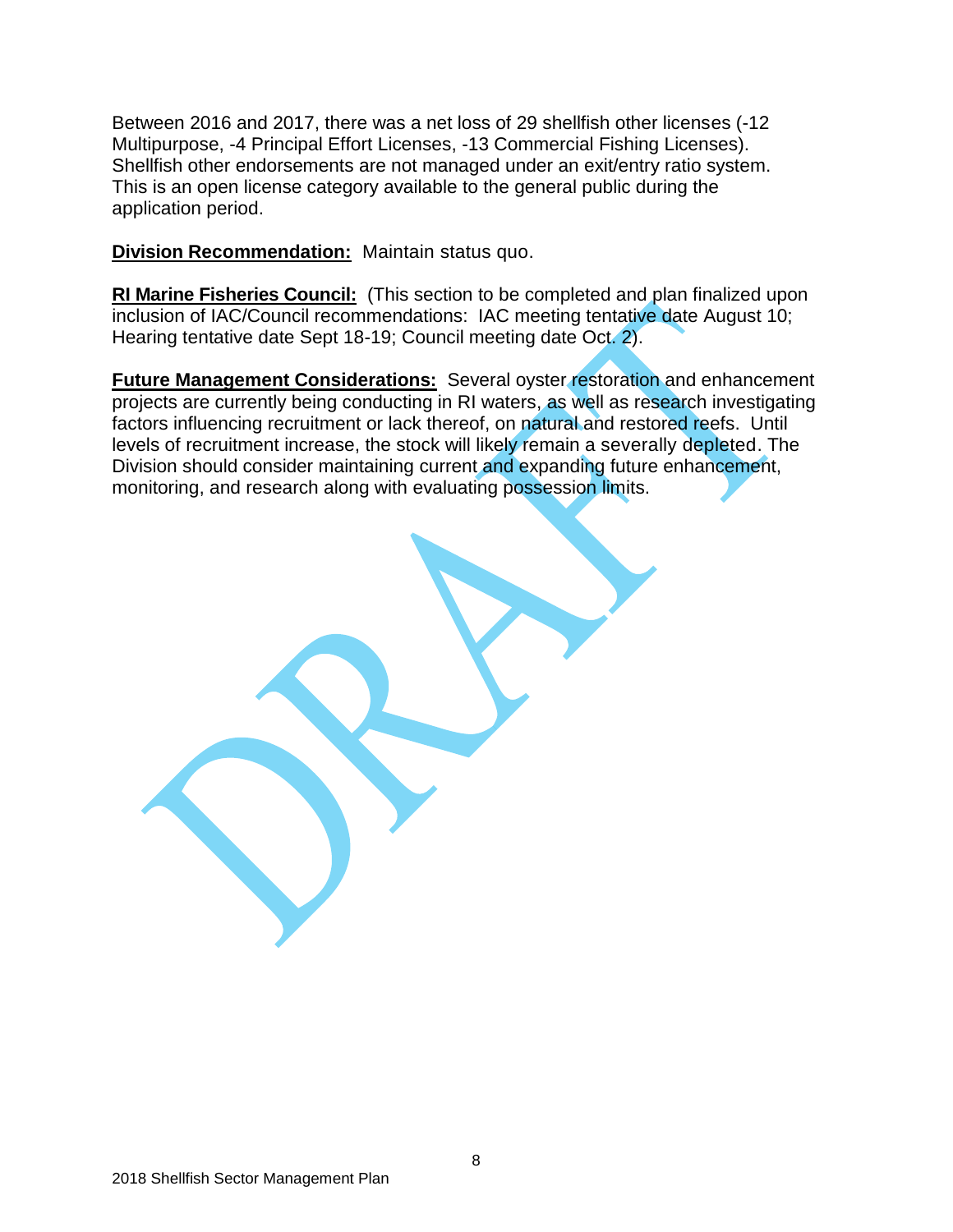#### **LITERATURE CITED**

- Ganz A., N. Lazar, and A. Valliere. 1999. Narragansett Bay Quahaug Management Plan. RI Division of Fish and Wildlife. Report to the Narragansett Bay Project and RI Marine Fisheries Council.
- Gibson, M.R. 1999. Assessment of quahaugs (*Mercenaria mercenaria*) in Narragansett Bay: technical analyses in support of a bay wide quahaug management plan. RI Division of Fish and Wildlife. Res. Ref. Doc. 99/2.
- Gibson, M.R. 2010. Stock Assessment of Whelk in Rhode Island and Recommendations for Research and Management. In progress
- Gibson, M.R. 2012. Stock Assessment of Soft-Shell Clams (Mya arenaria) in Rhode Island Using a Dynamic Depletion Model Applied to SAFIS Data. Draft Report - RI Division of Fish and Wildlife.
- Metzger, M.J., C. Reinisch, J. Sherry, and S.P. Goff. 2015. Horizontal Transmission of Clonal Cancer Cells Causes Leukemia in Soft-Shell Clams. Cell 161, 255–263. April 9, 2015 Elsevier Inc
- Methot Jr., R.D., and C.R. Wetzel. 2013. Stock synthesis: A biological and statistical framework for fish stock assessment and fishery management. Fisheries Research 142: 86-99.
- Oviatt, C, Wolff, N, VanKeuren, D, and E. Nicosia. 1998. Oysters (*Crassostrea virginica)*  as indicators of a climate warming trend in Northeast waters. CR822051-010 Final report. Funding agency: Environmental Protection Agency.
- Restrepo, V.R. 2001. Dynamic depletion models. Pages 345-356, In: J. G. Cano and V.R. Restrepo, eds. Report on the FAO/DANIDA/CFRAMP WECAFC regional workshops on the assessment of spiny lobster *Panulirus argus*. Belize City, Belize April 21- May 2, 1997 and Merida, Yucatan Mexico June 1-12, 1998. FAO Fish. Rep. 619. Part III: Stock Assessment Methods.
- Sosa-Cordero, E. 2003. Trends and dynamics of the spiny lobster, *Panulirus argus*, resource in Banco Chinchorro, Mexico. Bull. Mar. Sci. 73: 203-217.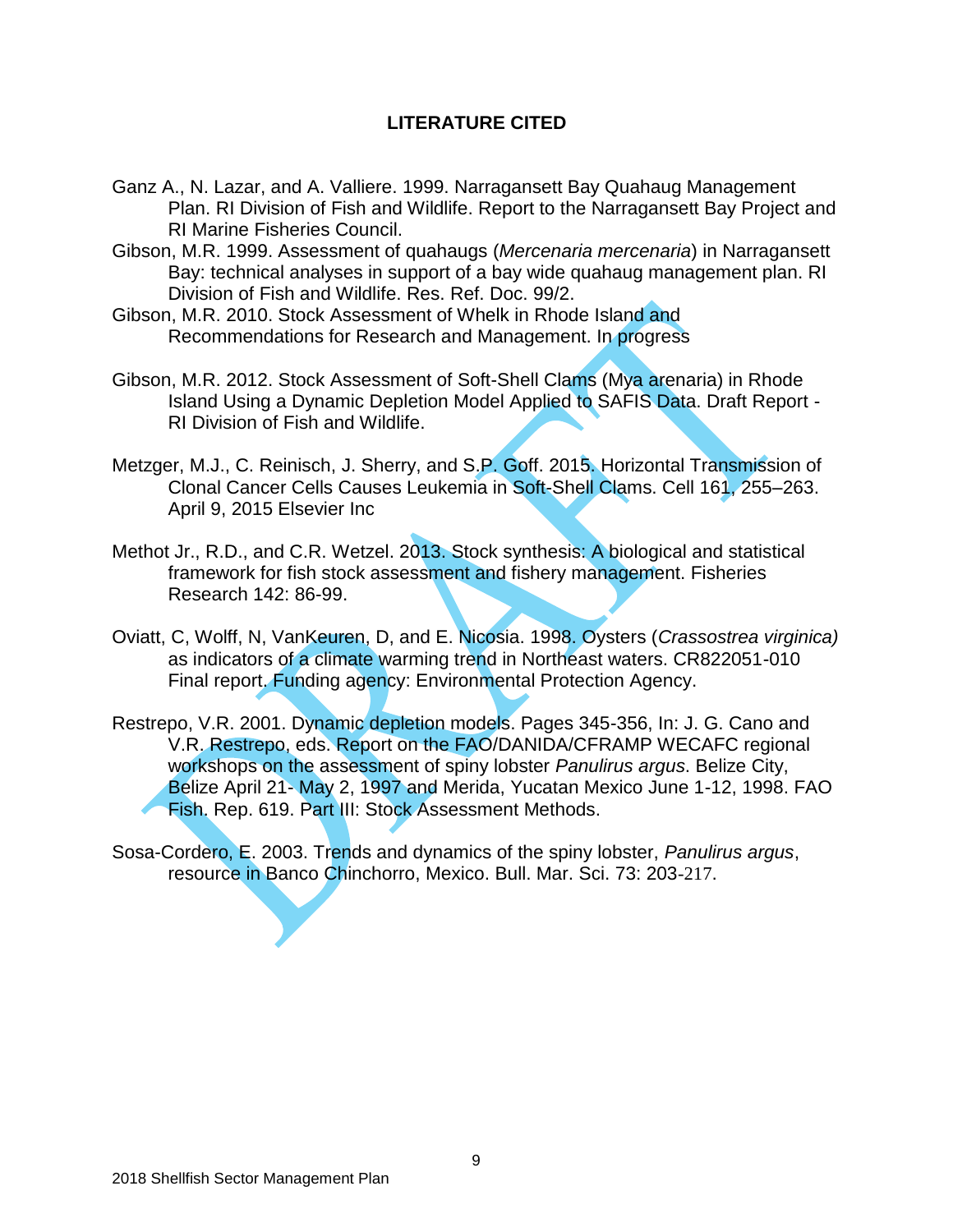Table 1. 2016 RI commercial quahaug landings by shellfish tagging area (A) and market category, and total 2016 landings by tagging area compared to mean abundances (2015-2016) sampled by the RI DEM Dredge Survey. Totals and means are also presented as percentages.  $\blacktriangle$ **A**

| $\mathbf{A}$                              |                    |              |               |                |                     |            |       |
|-------------------------------------------|--------------------|--------------|---------------|----------------|---------------------|------------|-------|
|                                           |                    | <b>Total</b> | $%$ of        |                |                     |            |       |
|                                           |                    | Top          |               |                |                     |            |       |
| <b>Shellfish Tagging Areas</b>            | <b>Little Neck</b> | <b>Neck</b>  | <b>Cherry</b> | <b>Chowder</b> | <b>Unclassified</b> | (# )       | Total |
| RI 1A, M - Conditional Area A, Mill Gut   |                    |              |               |                |                     |            |       |
| Management Area                           | 12,065,662         | 3,884,417    | 398,821       | 910,433        | 0                   | 17,259,333 | 60.38 |
| RI 1B - Conditional Area B                | 2,421,022          | 682,145      | 99,713        | 114,277        | $0^-$               | 3,317,157  | 11.60 |
| RI 1C - Conditional Area C                | 21.790             | 1,953        | 533           | 221            |                     | 24,497     | 0.09  |
| RI 2 - Greenwich Bay                      | 969,450            | 213,148      | 42,709        | 24,520         | 0                   | 1,249,827  | 4.37  |
| RI 3A, C, F, H - West Passage Management  |                    |              |               |                |                     |            |       |
| Areas                                     | 30,590             | 3,155        | 1,359         | 300            | $\mathbf{0}$        | 35,404     | 0.12  |
| RI 3W - West Passage                      | 1,884,722          | 448,183      | 184,339       | 150,284        | $\overline{0}$      | 2,667,528  | 9.33  |
| RI 4A, B - East Passage                   | 1,821,600          | 738,792      | 8,179         | 319,387        |                     | 2,887,958  | 10.10 |
| RI 5A, K - Mount Hope Bay                 | 28,127             | 11,976       | 454           | 4,970          | 0                   | 45.527     | 0.16  |
| RI 5B - Sakonnet River                    | 34.602             | 26.844       | 0             | 17,379         | 0                   | 78,825     | 0.28  |
| RI 6B, N, P, Q, W - Coastal Ponds & Block |                    |              |               |                |                     |            |       |
| Island                                    | 882,839            | 106,296      | 7,083         | 23,065         |                     | 1,019,283  | 3.57  |
| <b>Grand Total</b>                        | 20,160,404         | 6,116,909    | 743,191       | 1,564,835      | 0                   | 28,585,338 |       |
| B                                         |                    |              |               |                |                     |            |       |

|                                                                                                                                                                                                                                                                                                            | <b>Total Landings</b>                                                                        |                                                                 | Mean 2015-2016 Abundance                                             |                                                                          |  |
|------------------------------------------------------------------------------------------------------------------------------------------------------------------------------------------------------------------------------------------------------------------------------------------------------------|----------------------------------------------------------------------------------------------|-----------------------------------------------------------------|----------------------------------------------------------------------|--------------------------------------------------------------------------|--|
| <b>Shellfish Tagging Areas</b>                                                                                                                                                                                                                                                                             | (4)                                                                                          | %                                                               | $(\# m^2)$                                                           | %                                                                        |  |
| RI 1A, M - Conditional Area A, Mill Gut Management<br>Area<br>RI 1B - Conditional Area B<br>RI 1C - Conditional Area C<br>RI 2 - Greenwich Bay<br>RI 3A, C, F, H - West Passage Management Areas<br>RI 3W - West Passage<br>RI 4A, B - East Passage<br>RI 5A, K - Mount Hope Bay<br>RI 5B - Sakonnet River | 17,259,333<br>3,317,157<br>24.497<br>1,249,827<br>35,404<br>2,667,528<br>2,887,958<br>45,527 | 60.38<br>11.60<br>0.09<br>4.37<br>0.12<br>9.33<br>10.10<br>0.16 | 2.33<br>2.30<br>4.71<br>0.82<br>3.21<br>1.27<br>0.90<br>0.08<br>0.24 | 14.69<br>14.49<br>29.74<br>5.16<br>20.24<br>8.02<br>5.66<br>0.49<br>1.51 |  |
| RI 6B, N, P, Q, W - Coastal Ponds & Block Island                                                                                                                                                                                                                                                           | 78,825<br>1.019.283                                                                          | 0.28<br>3.57                                                    | NA.                                                                  |                                                                          |  |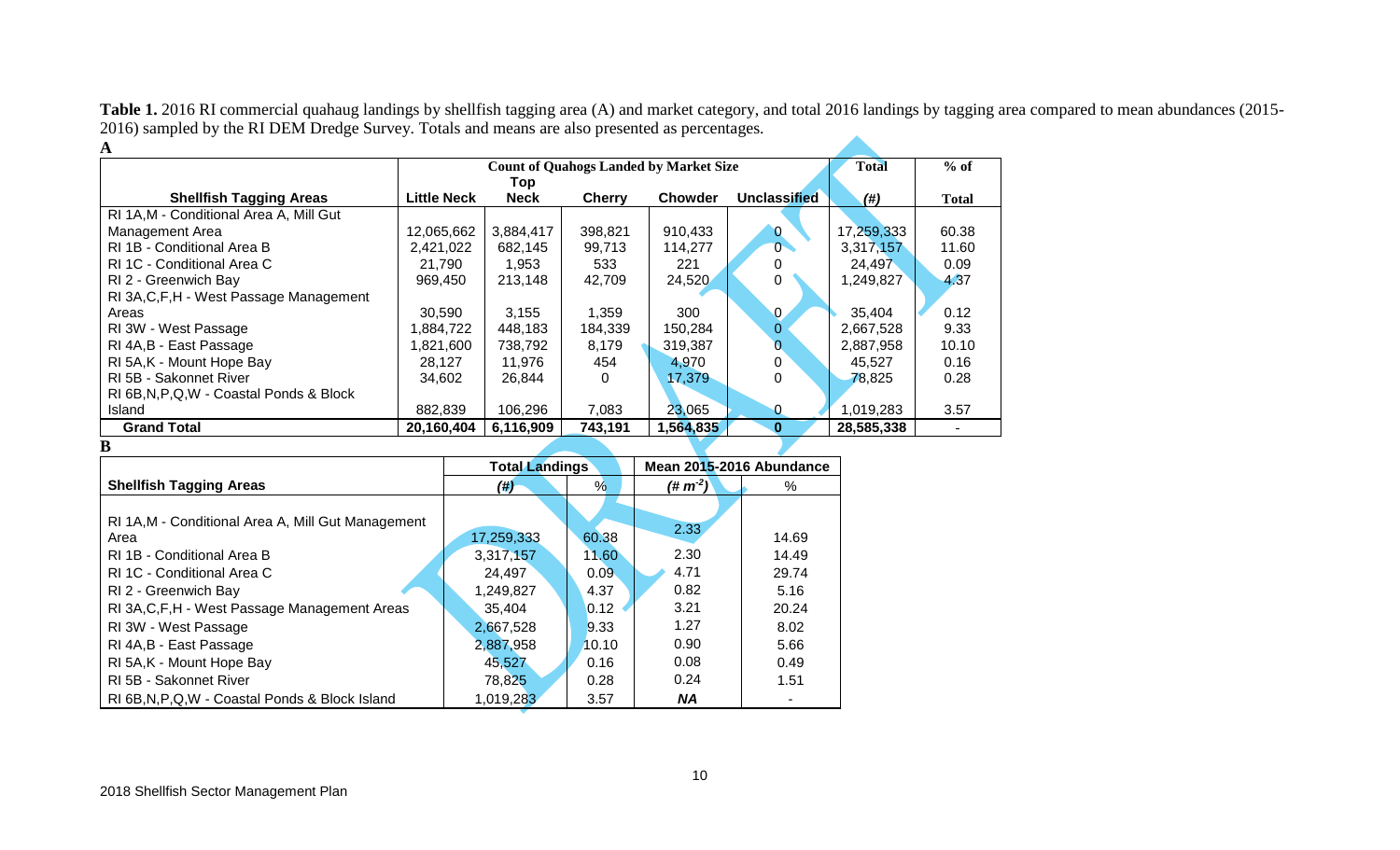| <b>License Type</b>                                           | 2013         |                  | 2014 2015 | 2016         | 2017         |
|---------------------------------------------------------------|--------------|------------------|-----------|--------------|--------------|
| <b>MULTI-PURPOSE LICENSE</b>                                  | 829          | 816              | 804       | 802          | 789          |
| <b>GILLNET ENDORSEMENT</b>                                    | 227          | 221              | 218       | 218          | 214          |
| <b>DOCKSIDE SALE ENDORSEMENT</b>                              | 241          | 236              | 236       | 245          | 242          |
| MIDWATER/PAIR TRAWL ENDORSEMENT                               | 132          | 133              | 137       | 139          | 145          |
| PURSE SEINE ENDORSEMENT                                       | 134          | 134              | 129       | 136          | 140          |
| <b>FLOATING FISH TRAP ENDORSEMENT</b>                         | 5            | 3                | 5         | 7            | 7            |
|                                                               |              |                  |           |              |              |
| <b>PRINCIPAL EFFORT LICENSE</b>                               | 655          | 615              | 593       | 580          | 586          |
| <b>LOBSTER ENDORSEMENT</b>                                    | 30           | 27               | 21        | 20           | 19           |
| NON-LOBSTER CRUSTACEAN ENDORSEMENT                            | 35           | 36               | 33        | 33           | 35           |
| <b>OUAHOG ENDORSEMENT</b>                                     | 376          | 347              | 340       | 322          | 321          |
| RESTRICTED FINFISH ENDORSEMENT                                | 262          | 258              | 251       | 252          | 266          |
| NON-RESTRICTED FINFISH ENDORSEMENT                            | 135          | 133              | 130       | 152          | 159          |
| SOFTSHELLED CLAM ENDORSEMENT                                  | 235          | 204              | 194       | 183          | 186          |
| <b>WHELK ENDORSEMENT</b>                                      | 118          | 79               | 62        | 53           | 63           |
| <b>DOCKSIDE SALE ENDORSEMENT</b>                              | 13           | 12               | 11        | 13           | 15           |
| MIDWATER/PAIR TRAWL ENDORSEMENT                               | 8            | 9                | 7         | 10           | 9            |
| PURSE SEINE ENDORSEMENT                                       | 7            | 6                | 5         | $\mathbf{Q}$ | $\mathbf{Q}$ |
| OTHER SHELLFISH ENDORSEMENT (replaces non-quahog endorsement) | 211          | 186              | 177       | 177          | 173          |
|                                                               |              |                  |           |              |              |
| <b>COMMERICAL FISHING LICENSE</b>                             | 420          | 404              | 412       | 416          | 429          |
| <b>LOBSTER ENDORSEMENT</b>                                    | 15           | 14               | 14        | 12           | 11           |
| NON-LOBSTER CRUSTACEAN ENDORSEMENT                            | 100          | 101              | 95        | 95           | 104          |
| <b>OUAHOG ENDORSEMENT</b>                                     | 165          | 181              | 189       | 197          | 217          |
| RESTRICTED FINFISH ENDORSEMENT                                | $\mathbf{0}$ | $\boldsymbol{0}$ | $\Omega$  | $\Omega$     | $\Omega$     |
| NON-RESTRICTED FINFISH ENDORSEMENT                            | 256          | 240              | 243       | 248          | 253          |
| SOFTSHELLED CLAM ENDORSEMENT                                  | 163          | 155              | 148       | 139          | 129          |
| <b>WHELK ENDORSMENT</b>                                       | 92           | 75               | 65        | 58           | 56           |
| <b>DOCKSIDE SALE ENDORSEMENT</b>                              | 14           | 16               | 16        | 15           | 18           |
| MIDWATER/PAIR TRAWL ENDORSEMENT                               | 46           | 39               | 39        | 40           | 37           |
| PURSE SEINE ENDORSEMENT                                       | 40           | 42               | 43        | 41           | 40           |
| OTHER SHELLFISH ENDORSEMENT (replaces non-quahog endorsement) | 160          | 149              | 152       | 142          | 129          |
|                                                               |              |                  |           |              |              |
| <b>OVER 65 SHELLFISH LICENSE</b>                              | 268          | 289              | 309       | 350          | 369          |
| <b>STUDENT SHELLFISH LICENSE</b>                              | 48           | 47               | 37        | 48           | 39           |

**Table 2.** Historical commercial license counts.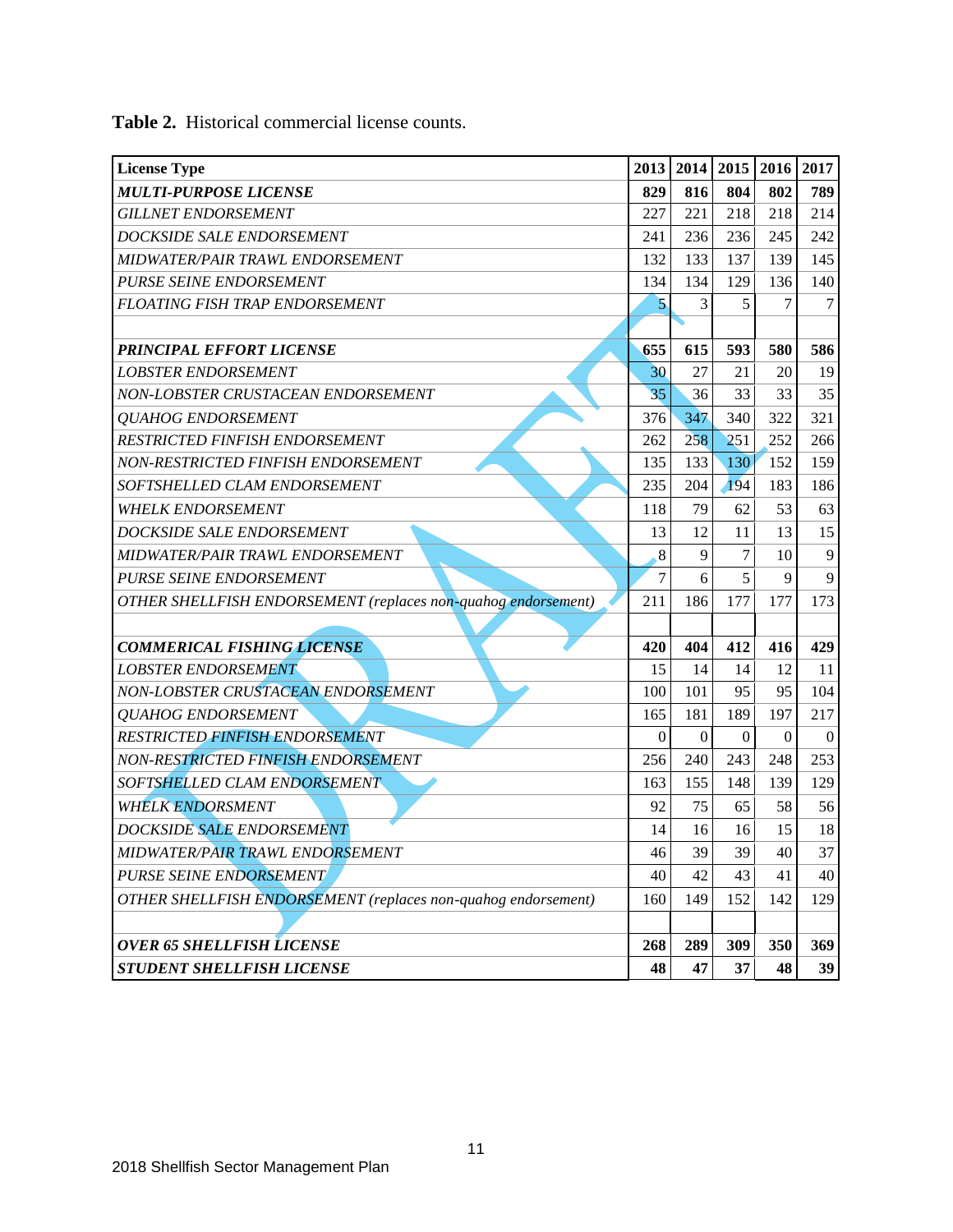|                                             | Landings (count) by year per area |                                                                    |         |        |       |      |                      |              |       |               |                          |
|---------------------------------------------|-----------------------------------|--------------------------------------------------------------------|---------|--------|-------|------|----------------------|--------------|-------|---------------|--------------------------|
|                                             |                                   |                                                                    |         |        |       |      |                      |              |       |               |                          |
|                                             |                                   |                                                                    |         |        |       |      |                      |              |       | Average       |                          |
| Shellfish Tagging                           |                                   |                                                                    |         |        |       |      |                      |              |       | Catch (Count) | 2016 (% of               |
| Areas                                       | 2008                              | 2009                                                               | 2010    | 2011   | 2012  | 2013 | 2014                 | 2015         | 2016  | per Day       | total by area)           |
| Unknown                                     | 8,820                             | 46,169                                                             | 7,922   | 183    | 1,134 | 410  | 740                  |              |       |               |                          |
|                                             |                                   |                                                                    |         |        |       |      |                      |              |       |               |                          |
| RI 1A - CONDITIONAL 519,762 351,635 138,754 |                                   |                                                                    |         | 66,576 | 2,371 | 999  | 5,225                | 586          | 1,198 | 33.3          | 4%                       |
| AREA A                                      |                                   |                                                                    |         |        |       |      |                      |              |       |               |                          |
| RI 1B, C -                                  |                                   |                                                                    |         |        |       |      |                      |              |       |               |                          |
| <b>CONDITIONAL AREA</b>                     |                                   |                                                                    | 498,901 | 46,476 | 192   | 92   |                      | 6,255 13,637 | 885   | 49.2          | 3%                       |
| <b>B&amp;C</b>                              |                                   |                                                                    |         |        |       |      |                      |              |       |               |                          |
| RI 2 - Greenwich Bay                        | 5,704                             | 4,182                                                              | 70      | 358    | 286   |      | 1,073                | 148          |       |               | $\overline{\phantom{a}}$ |
| RI 3 - F, W - Bissel                        |                                   |                                                                    |         |        |       |      |                      |              |       |               |                          |
| Cove/Fox Island,                            | 151,825                           | 72,660                                                             | 36,227  | 16,745 |       |      | 10,377 14,453 10,024 | 7,003        | 3,303 | 25.8          | 11%                      |
| <b>West Passage</b>                         |                                   |                                                                    |         |        |       |      |                      |              |       |               |                          |
| RI 4 - East Passage                         | 4,856                             | 5,636                                                              | 2,692   | 19,400 | 377   | 336  | 3,926                | 2,551        | 3,114 | 33.1          | 11%                      |
| RI 5 A, B, K - Mt Hope                      |                                   |                                                                    |         |        |       |      |                      |              |       |               |                          |
| Bay, Sakonnet River,                        | 860                               | 1,930                                                              | 427     | 394    | 97    | 157  | 231                  | 528          | 523   | 34.9          | 2%                       |
| Kickemuit                                   |                                   |                                                                    |         |        |       |      |                      |              |       |               |                          |
| RI 6 - Coastal Ponds                        | 22,333                            | 12,421                                                             | 13,602  | 33,619 |       |      | 27,053 29,334 10,420 | 4,792        | 3,520 | 22.7          | 12%                      |
| Total                                       |                                   | 714,160 494,633 698,595 183,751 41,887 45,781 37,894 29,245 12,543 |         |        |       |      |                      |              |       | 33.2          | 43%                      |

| Table 3. RI commercial soft-shell clam landings (lbs) for 2008-2015 by shellfish tagging area. |  |  |
|------------------------------------------------------------------------------------------------|--|--|
|------------------------------------------------------------------------------------------------|--|--|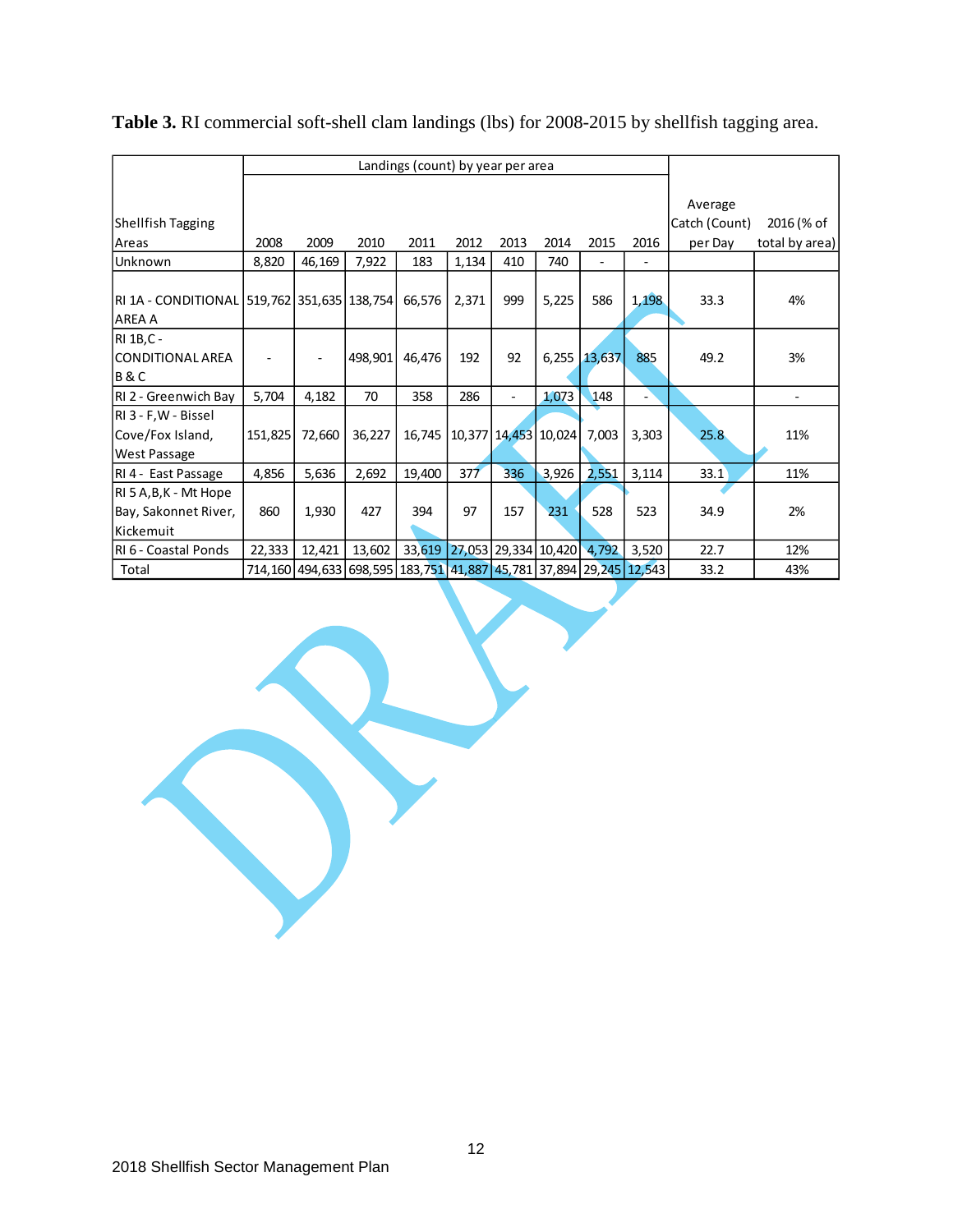Figure 1. Recent sampling locations and survey strata in Narragansett Bay as measured by RI DEM Fish and Wildlife's hydraulic dredge survey strata (light yellow) in 2015 (red) and 2016 (blue).

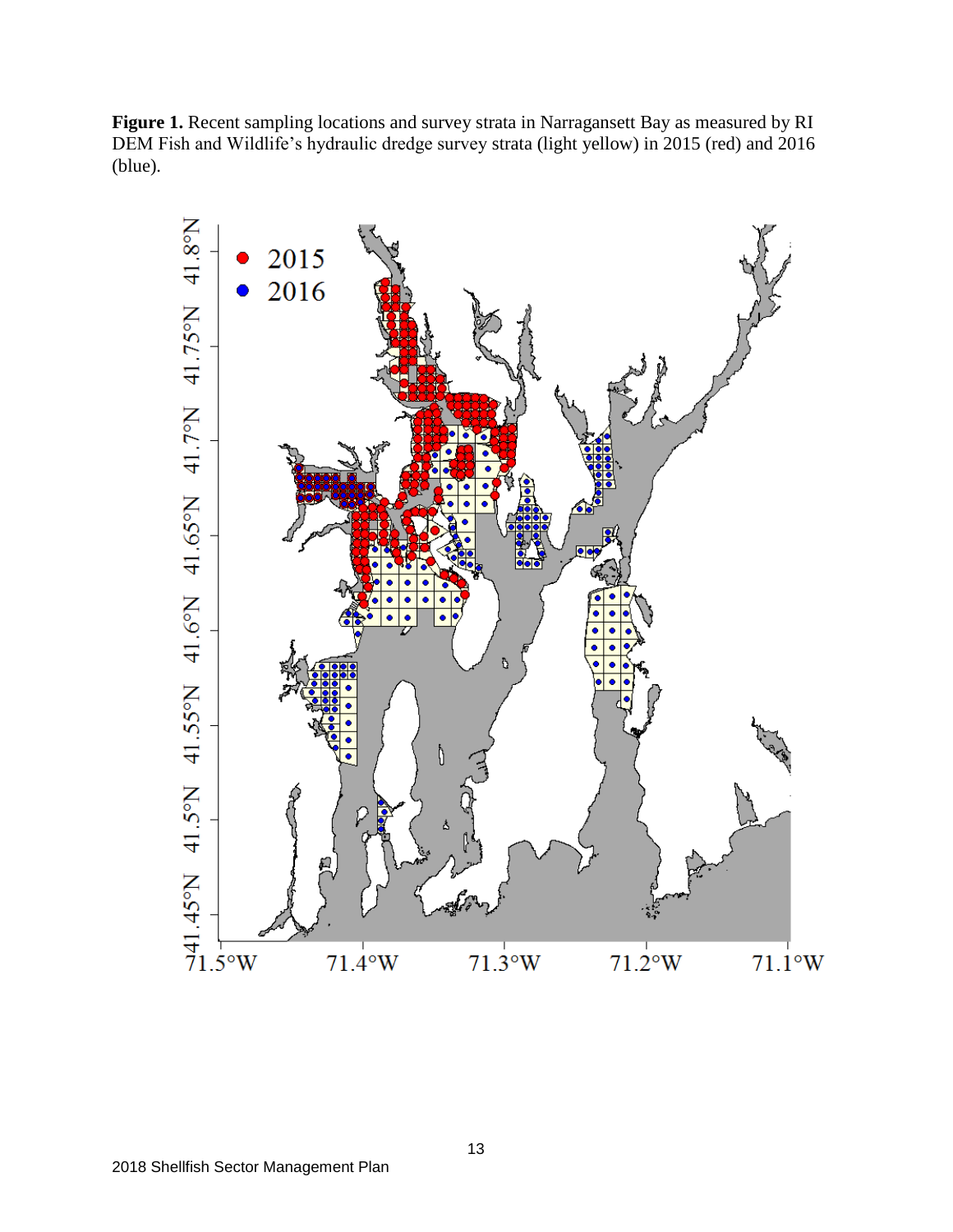

**Figure 2.** Shell weight (metric tons) of quahaugs commercially landed in Rhode Island from  $1946 - 2015$ .

**Figure 3.** RI commercial quahaug landings in metric tons of shell weight (black solid line and circles) and catch per unit effort (CPUE; red dashed line) from 2006-2014. CPUE was calculated as metric tons landed per year divided by the total number of SAFIS trips.

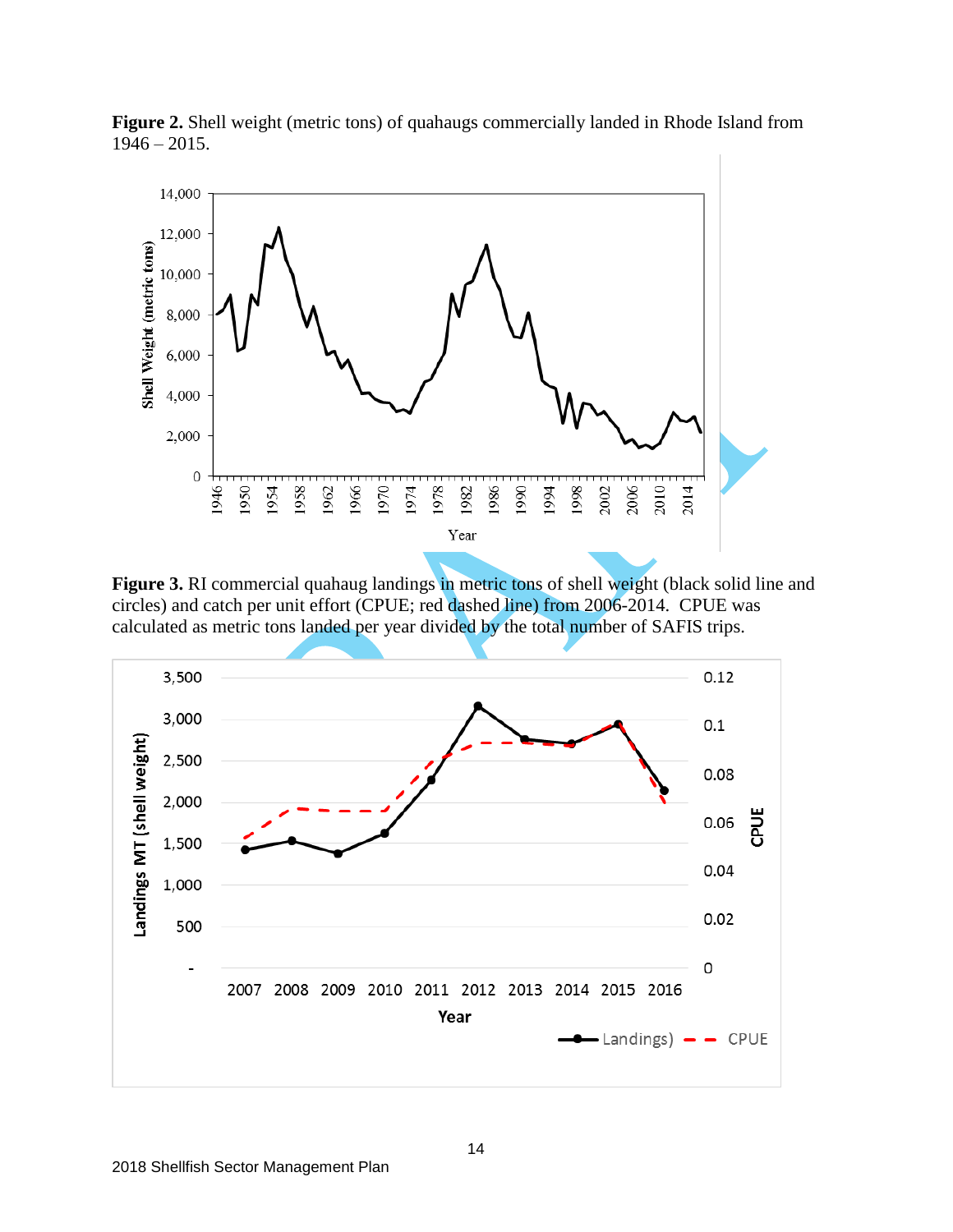

**Figure 4.** RI commercial soft-shell clam landings (shell weight, metric tons) from 1945-2016.

Figure 5. RI commercial soft-shell clam landings (black solid line and circles) and catch per unit effort (CPUE; red dashed line) from 2006-2016. CPUE was calculated as pounds landed divided by the total number of SAFIS trips per year.

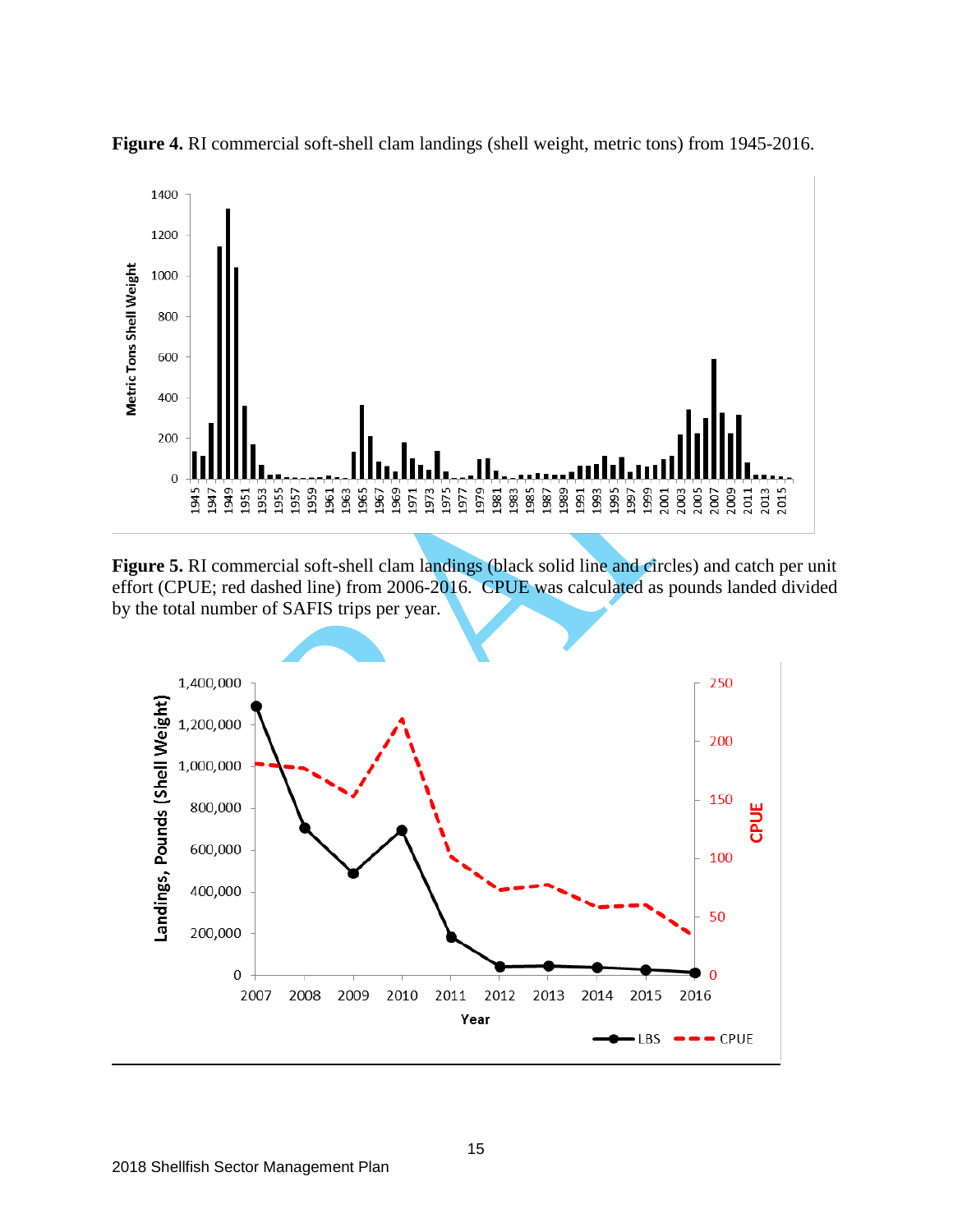

Figure 6. Phase plot for whelk fishing mortality rate (F) and stock biomass.

Figure 7. Estimated whelk fishing mortality rate (F) (blue line) compared to Fmsy (redline) and Ftarget (green line).

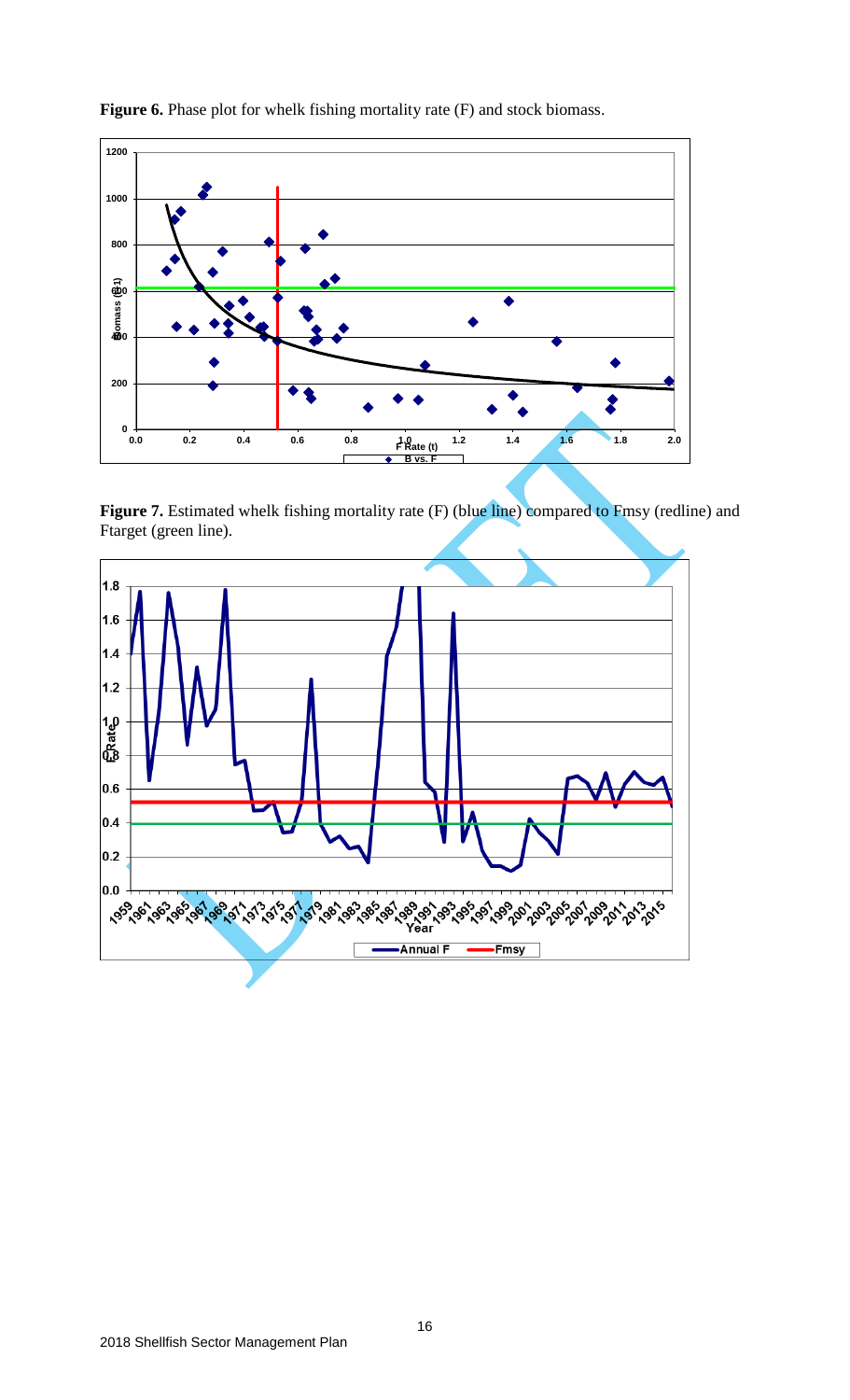

**Figure 8**. RI commercial whelk landings and value (species combined) for 2006-2016 (SAFIS 2017).

Figure 9. Number of active fishers and mean landings per fisher reported in the RI commercial whelk fishery from 2006-2016 (SAFIS 2017).